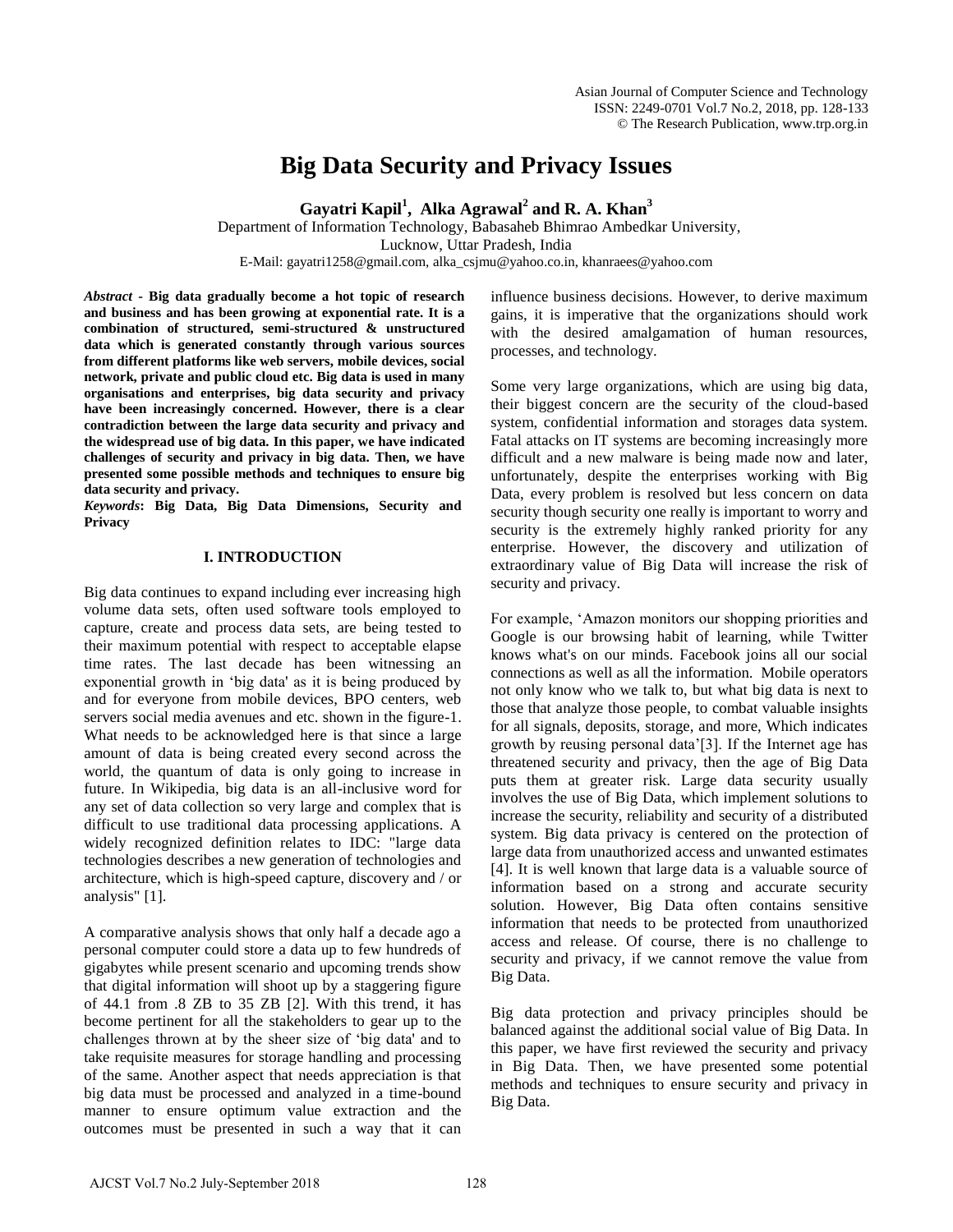

Fig. 1 Big Data Sources

Since large data consist of increasingly high-volume datasets, software tools used to capture, create and process the data sets are often used, tested their maximum capacity in relation to the time of acceptable time rates. A comparative analysis shows that only half a decade ago, a private computer could save up to a few hundred gigabytes of data, while the current scenario and the upcoming trends show that digital information ranges from .8 ZB to 35 ZB [2]. With this trend, it has become appropriate for all stakeholders to face the challenges raised by the large size of 'big figures' and to take the necessary measures for storage and processing. Thus, big data is a moving target and requires more attention to capture, curate, handle and process it. Though, initially, it was expected that the data was less and can be easily handled by RDBMS but now RDMS tools have failed to manage big data. However, there are many tools to handle big data; Hadoop is highly used among all. Hadoop is an open source framework developed by Apache Software Foundation. It is used for distribution, processing and running application for a large amount of datasets. The research in big data revolves around the techniques in order to manage and use big data efficiently & effectively.

#### *A. Dimensions of Big Data*

Big data become a most happening research topic in many areas, such as scientific research, finance and business since the era of computing began, the subject of large data has been intrinsic to the world of digital communication and information science. It is often understood as an assembly of the data set. It has got many definitions as different concerns from researchers, technical practitioners, and individuals. In Wikipedia, "big data is defined as a set of data collection that is very huge and complicated in which it is difficult to use traditional data processing applications". In the report of McKinsey & Company "Big Data refers to datasets whose size is beyond the ability of typical database software tools to capture, store, manage and analyse' [5]. In both definitions, datasets can develop over time as large data in the form of technology development and can vary by region. It can be seen that the volume of data is not the only criterion for Big Data. In addition to the large scale of data,

Big Data has some other features that define differences between themselves and big data. In a 2001 research report, the challenges and opportunities brought by the increased data are defined as 3V models, i.e., diversity, velocity and measurement [6]. Gartner analyst Doug Lane and many other enterprises and researchers used the "3V" model to describe the big data [7]. In 2012, Gartner updated his definition as Big data is high volume, high velocity and/or high diverse information assets that demand cost-effective, new forms of information processing, which include advanced insights, decision making, and Automation enables the process" [8]. From Gartner' definition, it can easily be inferred that big data is an information asset having high volume, velocity, and variety which require specific technologies and analytical methods to extract valuable information from it [9]. In the "3Vs" model, the word Volume is the size of the data set; Velocity indicates the speed of the data between the source and the destination, and Variety describes the range of diversity of data types and sources. These features that Big Data handles large amounts of data and uses different types of data, including unstructured data and attributes that were never used in the data database prior to Big Data. IDC has determined big data in 2011 that Big Data has provided us a new type of techniques and architectures to draw out the value from very large volumes of a wide range of data economically by enabling the high-velocity capture, discovery and analysis [1]. Researchers have explored big data by adding further vs. according to their needs. SAS (Statistical Analysis System) added two extra dimensions i.e. Convertibility and Complexity [10]. In addition, Oracle has defined the big data in terms of 4 V's, Volume, Velocity, Variety, and Value [11]. The characteristics of large data can be summarized as 4V, are similar to 3V models, and value means that large Data has great social value. The 4V model was widely recognized because it indicates the most important problem, which is a great, different type, and fast data datasets generated in large data. The Author also explored big data by adding future 3V's, Verbosity, Voluntariness, and Versatility that provide the simple and effective management of big data which used in value added applications and research environment. Big Data has some only that Security and Privacy Issues<br>between themselves and hig data. In a 2001 research reported<br>that at the challenges and opportunities browgly by the increase<br>data are defined as 3V models, i.e., di

#### *B. Technology and Fundamental Tools for Big Data*

Various framework and file systems have been developed for the use of storage, management and analysis of big data as shown in figure-2. Data cleaning, Data mining, Data collection, Data integration and Data visualization are the fundamental tools for big data computing and provide a fast engine for big data computing. Hadoop, Cassandra, MongoDB, Apache Hive, Hbase, Cloudera are the tools used for big data storage and management [15]. Cassandra is used for fast processing during very heavy writes and reads the environment and stored data which is very large to fit on the server, but still want a friendly familiar interface to it. HBase is used for real-time big data applications which contain billions of rows and millions of columns in tables built for low latency operations. Apache Hive is used for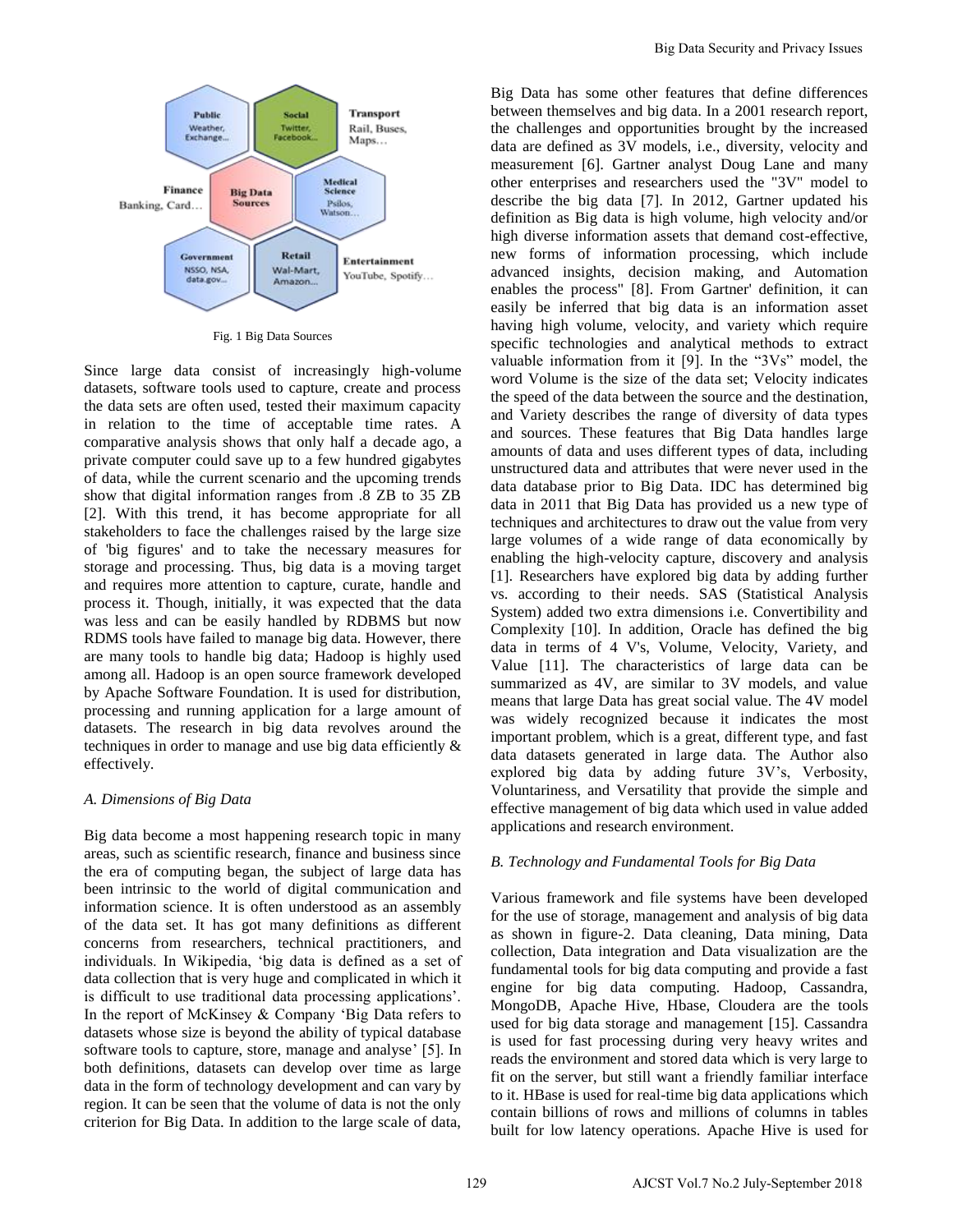analysis of large datasets stored in HDFS. Also, used for data summarization, query and ad-hoc analysis to process structured and semi-structured data in Hadoop. MongoDB is used for dynamic queries, defining indexes for good performance on a big database which makes applications faster and more efficiently at scale.



Fig. 2 Big Data Tools

Cloudera is used for administration management. On the other hand, Hadoop is highly used to handle all tools in big data. It is an open source framework developed by Apache Software Foundation and used for distribution, processing and running application for a large amount of datasets. It works on a master/slave architecture in which master is called as Name Node, and slave is called as Data Node. Name Node controls the access to the data by clients and data node manages the storage of continuously coming data on the nodes. Hadoop splits the file into blocks and then stores in the Data Nodes. Each data block is replicated to 3 different data nodes to provide high availability of the Hadoop system [12]. Hadoop Distributed File System (HDFS) is a core component of Hadoop and used to store input and output data. Hadoop Map Reduce is a central module which is used to collect the data according to a query [13]. It provides high-speed access within the application and is being used by big industries like Google, Yahoo, Facebook, and etc. [2]. Other Support technologies like JSON (Java Script Object Notation), SQL (Structure Query Language) & NoSQL, Python, RegEx and XPath give the main contribution in big data process. NoSQL is a technique for dealing data that is difficult to handle with traditional SQL [14]. Python is a high-level programming language and used widely for general purpose programming. RegEx is used for string pattern matching and XPath is a query language which is used in data extraction and XML nodes selection. Gayatri Kapil, Alka Agrawal and R. A. Khan<br>
Industry of large datasets soned in HDSS. Also, used for<br>
Internet and semi-production (Figure 2018) and the carry and al-hoc amply is to process<br>
near the content of dentising

With Hadoop and other big data technologies coming out as key IT components for most of the organizations and business environments, there's a growing focus on finding the business benefits of big data analytics applications to help and justify investments in them. This raises a logical question; what are the biggest benefits that companies are getting or hoping to get from their big data initiatives? Many organizations, entrepreneurs, and IT professionals are replacing several traditional technologies with Hadoop framework and use it as the process, storage, database, business intelligence (BI) & IT, data exploratory analytic and data warehouse solution shown in figure-3. Hadoop framework facilitates urban planning, environment modeling, visualization, analysis, quality classification, securing the environment, computational analysis, biological understanding, designing and manufacturing process required by organizations and cost-effective models as well as the elegant exploration of the result. It was assisted with customer preferences, urban planning by visualization of environment modelling and traffic patterns, optimize their productivity, improve of equipment, increased production and improving efficiency, healthcare's professionals to prevent diseases and improving patient health, research organizations to obtain quality of research and physical science, medical science and scientific research to identify and prevent fraud, government agencies.

Hadoop framework provides processing and storage of the huge volume of data. But, there is no security against the external threats. All Industries pays more attention to the benefits of big data analytics tools and least on the concern of privacy and security issues. However, privacy and security protection is a set of concern, which should be considered before creating big data environments. Because all companies and businesses want same security features in their big data as they get in non-large data information system. There are the following important challenges that should be considered when dealing with the big data in respect of security perspective.



#### **II. CHALLENGES OF BIG DATA**

The challenges which are face are very large and complicated to handle. The disproportionate growth of the data and inabilities of organisations to execute or process it, have resulted in outbreak of challenges in big data. So, there are many issues arises in the big data environment. They are Processing Challenges, Data Challenges, Human Resources and Man Power Challenges, Technical Challenges, and Security & Privacy Challenges. Even a single issue encompasses a group of technical research problems and has its own task of surviving in big data and mainly focusing on security and privacy issues.

#### *A. Processing Challenges*

Managing data in large and fast-growing volumes has been a daunting problem for many decades. Big data's storage and transmission issues have become significant and are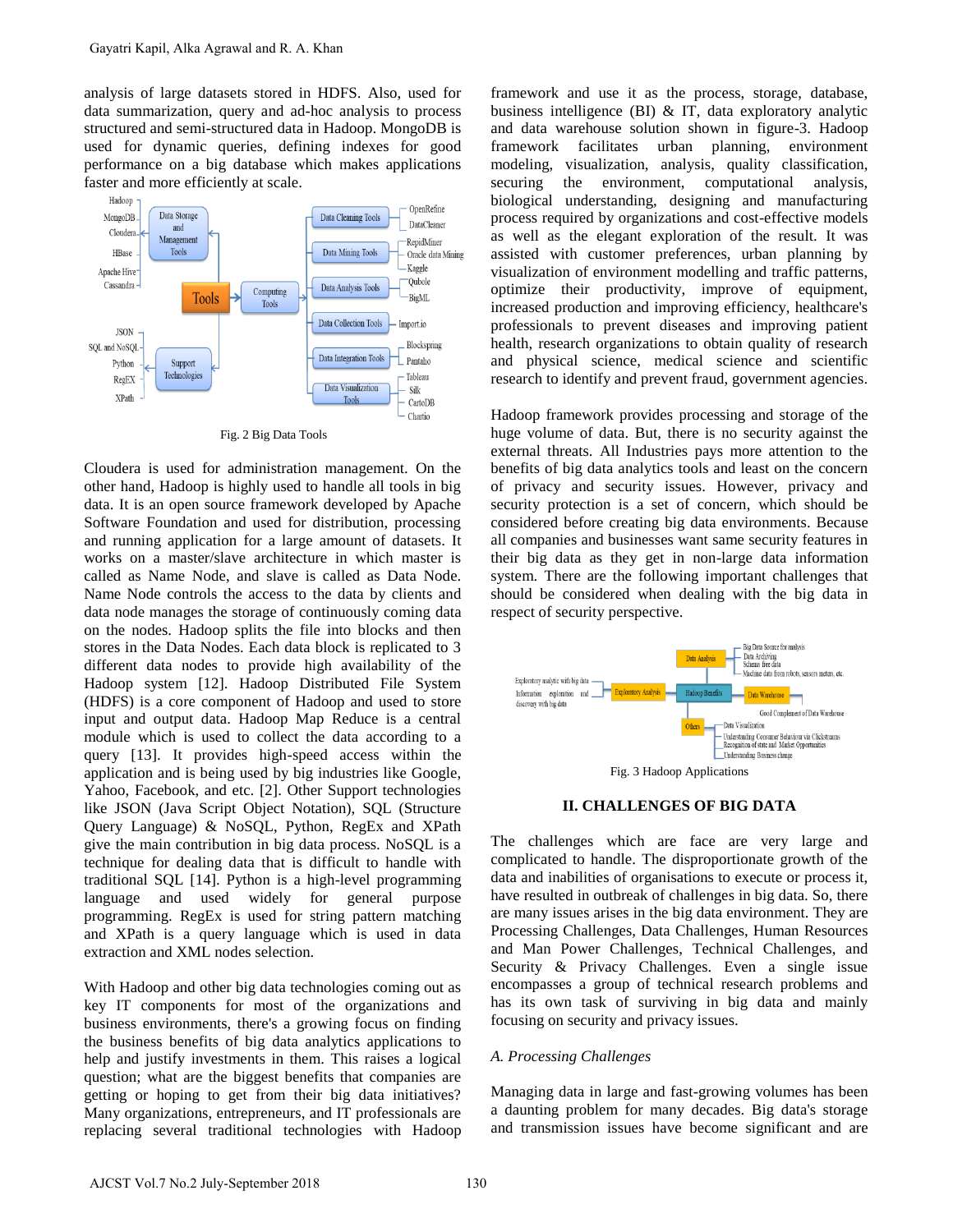magnified because of its characteristics like velocity, volume, and variety. When large datasets stored on the same infrastructure, controlling ownership and accessing are the important issues. The majority of generated data i.e., 80% of the world's total data is unstructured, and their sources are increasing rapidly, therefore, their alignment and sorting are creating more difficulties.

### *B. Data Challenges*

Data Challenges in terms of handling are often classified regarding four Vs i.e. volume (data at rest), Velocity, Veracity & Variety. Velocity (data in Motion); means how fast the data is being generated and how fast it must be processed to meet the demand. Veracity (data in doubt); hence the challenge is to check its "accuracy" or "truthfulness" whether data which is being processed and later used is trustworthy or not. Variety (Data in many forms); Data comes from various sources and such information from every source cannot be analysed and processed in the same way.

# *C. Human Resources and Man Power Challenges*

Human skills utilize information, but 60% of the total companies say that they don't have the possible skills. These skills should be extended to research, analytical, interpretative and creative. These skills are strongly needed to be developed in individuals with necessary training programs organized by different organizations.

# *D. Technical Challenges*

The quality data will only lead to the better results, other irrelevant or useless data will end up taking more storages & time and will result in no positive output. The structured data is always highly manageable. When a broad range of application data is being collected, in such case it is very difficult to find out the valuable information and highquality data.

# *E. Security and Privacy Challenges*

The privacy of information has increased in the context of big data. For example, in case of electronic health records, there are strict laws made by the government in which they have clearly mentioned the gravity of different types of data which can be disclosed in different contexts [5, 16]. Security and Privacy management is a major problem in technical and social network. For example, consider data gathered from location-based services, for which the user needs to share the location with their service provider. An attacker guesses a source of his location from the query source. They can steal the data by copying it and sometimes the attackers keep it in hard disk or in laptops. There are so many methods to snatch the data by snooping attack, and Brute Force attack. Nowadays in the era of digitalization big data will play an extremely crucial role in paving the next level of generation in the world. Because we are observing

that mobile has become a child"s play and people has collected so many data to secure their memories and the next reason for using social media is that they can pay their full attention on balancing the security and privacy protection on social networking. To secure the data we can store data increase from single tier to multi store tier. Therefore, we have highlighted some challenges of big data security and privacy [17].

- 1. Most distributed system computations have only one level of protection, which is not recommended.
- 2. Non-Relational Database (NOSQL) is evolving actively, which makes it difficult to continue the demand for security solutions.
- 3. Automatic data transfer requires additional security measures, which are not often available.
- 4. When a system receives a large amount of information, it should be valid to be reliable and accurate; although this practice is not always the same.
- 5. Practicing information mining unethical IT expert can collect personal data without asking permission or without informing them.
- 6. Recommended detailed audit is not regularly included in big data because it contains large amounts of information.
- 7. Due to the size of Big Data, its origin is constantly monitored and not tracked.
- 8. Big data is stored in various nodes belonging to many clusters which are distributed around the all over world. All infrastructures between clusters and nodes are assured through ordinary public and private networks. Though, if someone can modify the inter-node communication it would be easy to extract valuable information. Therefore, it is a good challenge for big data tools to adopt new secure network protocols in order to protect interactions between different parties.

Henceforth in order to increase the security of data for future some cryptographic framework techniques and robust algorithm must be developed. Similarly some tools are developed like Hadoop, NoSQL and other technologies can be used for big data storages, management and data analysis. In our proposed work some ideas are given to overcome security and privacy issues in big data environment.

# **III. BIG DATA SECURITY APPROACHES**

# *A. Zero Trust Data*

In big data, the sensitive data is rapidly growing and moving throughout the whole world and being accessed by most of the people everywhere in organizations. Many of the organizations are looking to implement "zero trust data" to secure their sensitive data in data environment from being accessed by some malicious people. Recently this approach is using in companies like Dell, Deloite, Sap Hana, Hortanworks, Cloudera and Phemi Central. The Phemi central which is a new class of data warehouse for providing privacy and advanced features for data management and Big Data Security and Privacy Issues<br>
collected so many data is phay and prople has been collected so many data to secure their menomics and the<br>next record results of the difference and the full antenion on balancing the